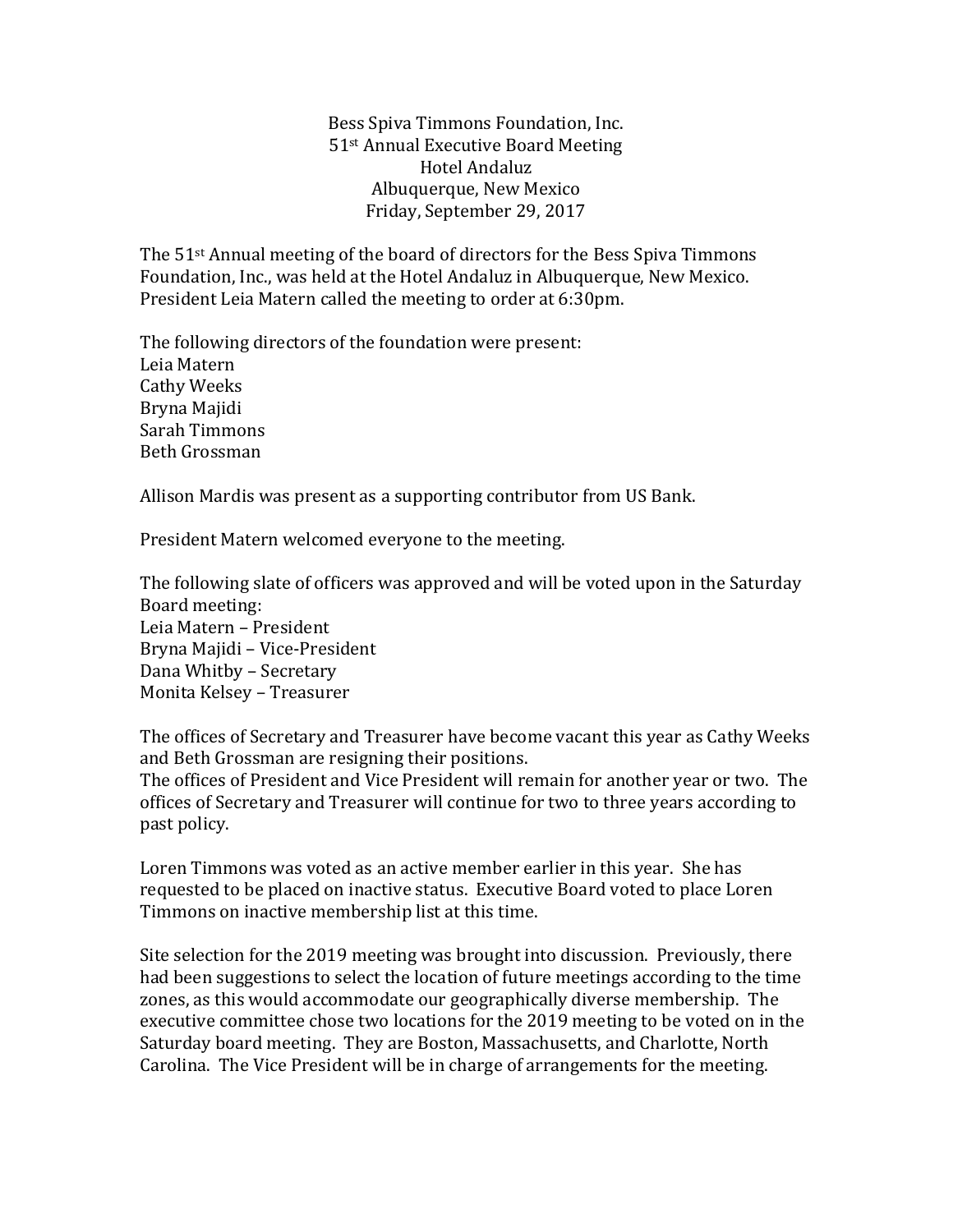Allison Mardis with US Bank provided written investment reports and a brief update of the portfolio. Overall performance has been excellent, according to Sandy Eichhorn, with changes to a few items within the account.

The investment committee included Tim Spears, Darwin Larson, Steve Weeks and Chris Svacina. Steve and Chris are currently the only remaining members of this committee. There have been difficulties in the past few years with scheduling of meetings via conference calls and it is suggested that we discuss with members regarding their interest in continuing with this committee.

Target amount of grants to be awarded during the membership meeting will be between \$164,000 and \$180,000. \$175,000 was determined by the executive committee to be the target amount for grant proposal giving this year.

There was discussion regarding donating a portion or all of the excess funds from family giving to disaster relief. This has been done a few times in the history of our foundation. According to Allison, permission will need to be provided from the family prior to distribution. This would need to be put in the minutes for documentation. Allison would also need an email from the Treasurer and President regarding the distribution.

There is some discussion regarding limiting time for family giving from January to September  $1<sup>st</sup>$  prior to the meeting, as this will be helpful for preparation of the meetings. It is also understood that often times, this is not possible. This was voted upon and accepted. All family giving will be accepted between time frame of January 1 to September 1. This will begin January 1, 2018. Communication to the President is emphasized if a board member needs additional time.

Sarah proposed that the unused amount of family giving be an option for discretionary funding to disaster relief and be determined by the executive committee. This will not be mandatory every year. The executive committee members are encouraged to prepare for discussion at the annual executive committee meeting with suggestions for possible funding. Proposal was voted and approved by executive committee.

There are 161 proposals for review this year. President Matern suggested that we limit the amount of proposals to 120 with the deadline of July  $1<sup>st</sup>$ . Family members will be able to add additional proposals up to the September  $1<sup>st</sup>$  deadline. Again, communication is encouraged with the President. The limiting of 120 proposals was voted on and approved by executive committee members with submission time between January 1<sup>st</sup> to July 1<sup>st</sup>.

President Matern also suggests an addition to the application form on the BST Foundation website. She suggests that a line in bold, be added to the top of the application regarding the need to include all requested items when organizations apply. This includes organizations that have already been under consideration for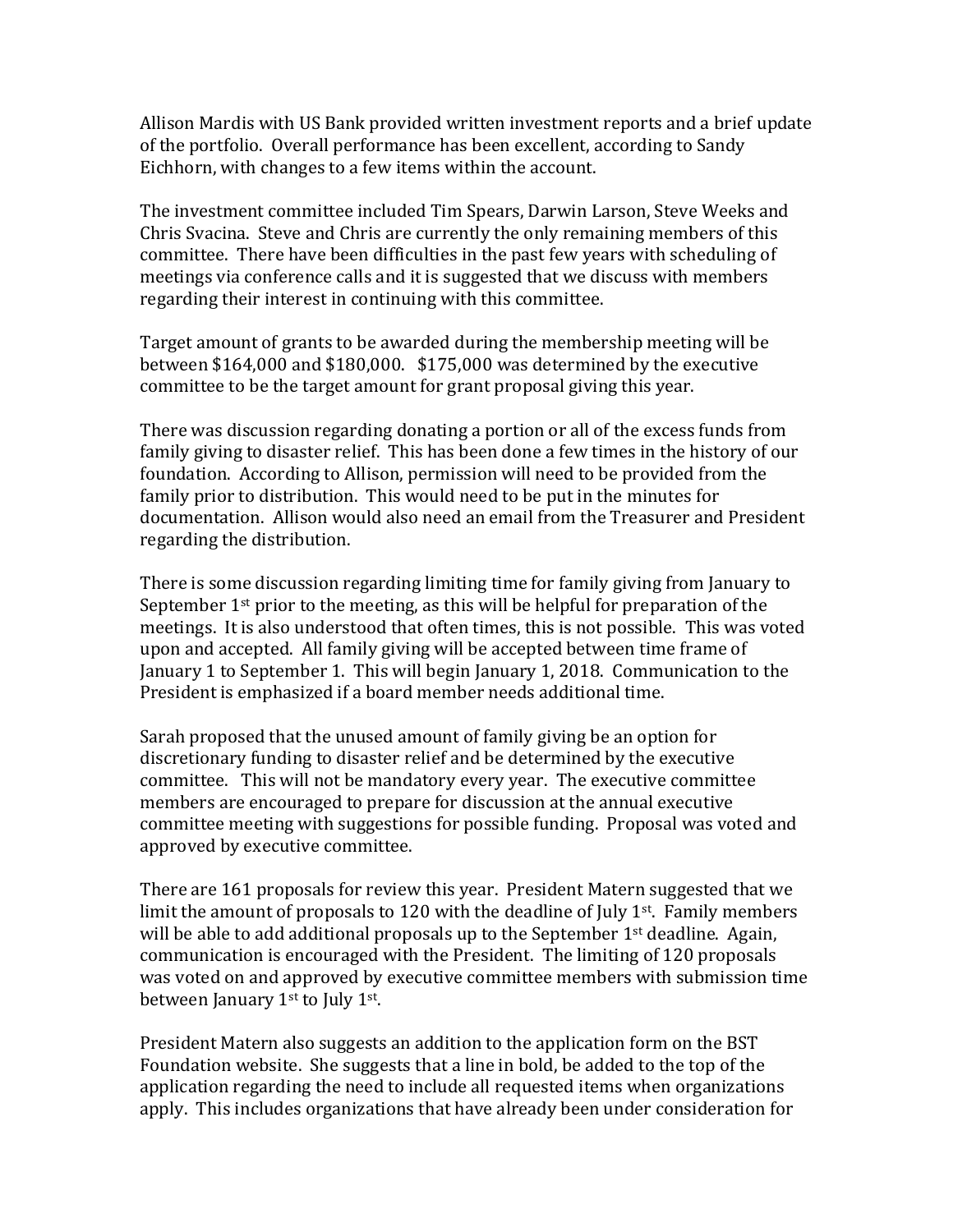funding in the past. Without the required supportive documents, organizations will not be considered for funding.

Jacob Donahue will discuss the BST website along with log in details during Saturday's meeting with the membership.

The US Bank is no longer the Private Client Group. It is now known as Wealth Management and this needs to be reflected on BST Foundation website.

There was discussion regarding guests for the Saturday night dinners following the board meeting. It was decided that our foundation would only pay for active members, spouses, children and those doing a service for foundation (i.e.; bank representative or someone that is babysitting for all children of active members).

It was determined that there will be a reassignment of our portfolio manager through US Bank. Allison will work towards determining the best fit for our foundation.

The executive committee encouraged all past presidents to be present for Friday night executive meetings and would welcome their guidance.

President Matern adjourned the meeting at 8:40pm.

Cathy Weeks Secretary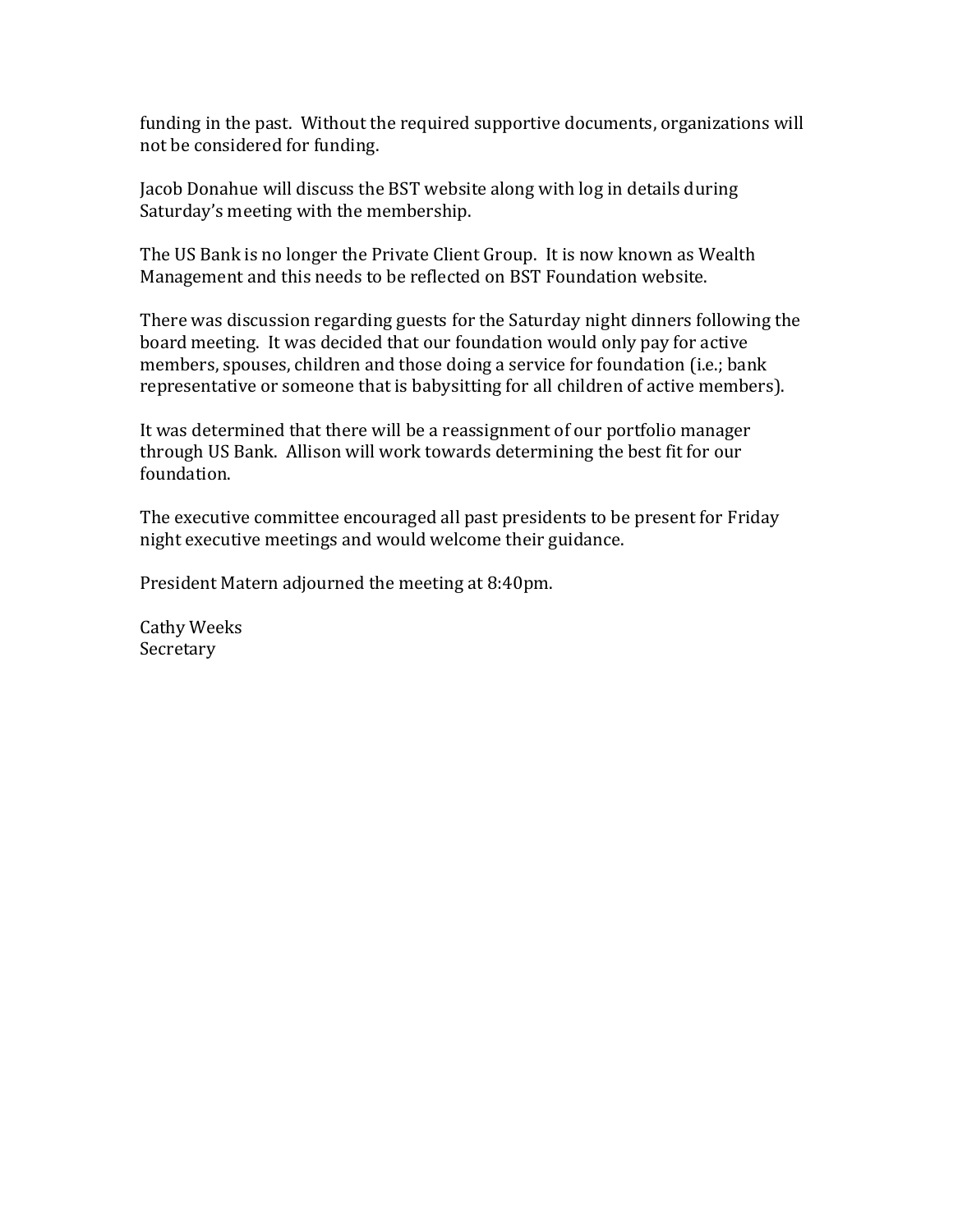Bess Spiva Timmons Foundation, Inc. 51st Annual Meeting Hotel Andaluz Albuquerque, New Mexico Saturday Session September 30, 2017

The 51st annual meeting of the Bess Spiva Timmons Foundation, Inc., a Missouri not for profit corporation was held at the Hotel Andaluz in Albuquerque, New Mexico, on Saturday, September 30, 2017.

The following directors and members of the corporation were present:

| Leia Matern            | Jonathon Whitby      |
|------------------------|----------------------|
| <b>Cathy Weeks</b>     | Jill Larson          |
| Bryna Majidi           | Darwin Larson        |
| Armand Majidi          | Monita Kelsey        |
| <b>Steve Weeks</b>     | Sarah Timmons        |
| Darci Spillman         | <b>Holly Donahue</b> |
| <b>Beth Grossman</b>   | <b>Tim Spears</b>    |
| <b>Gregory Timmons</b> | <b>Louise Spears</b> |
| Dana Whitby            | <b>Susan Timmons</b> |

Allison Mardis was present as a supporting contributor from the US Bank.

President Matern welcomed everyone to the meeting. She passed around a copy of membership list and family tree for review and update. These will be included on the foundation website.

Jacob Donahue revised the foundation website. The login and password was provided to the members. Included on the website is the total amount of giving and number of organizations that have been helped as of 2010. The reimbursement form for meetings is also on the website. Jacob was thanked for his work on the website.

President Matern announced that we will be finding a new portfolio manager from the US Bank. Also, the bank will be distributing the checks for funding as well as the rejection letters, instead of the treasurer as was the procedure last year.

There are over 160 proposals this year.

When members are presenting proposals, it is suggested that they disclose if they are a member of the board for that particular organization.

The slate of officers for 2018 was voted and approved and is as follows: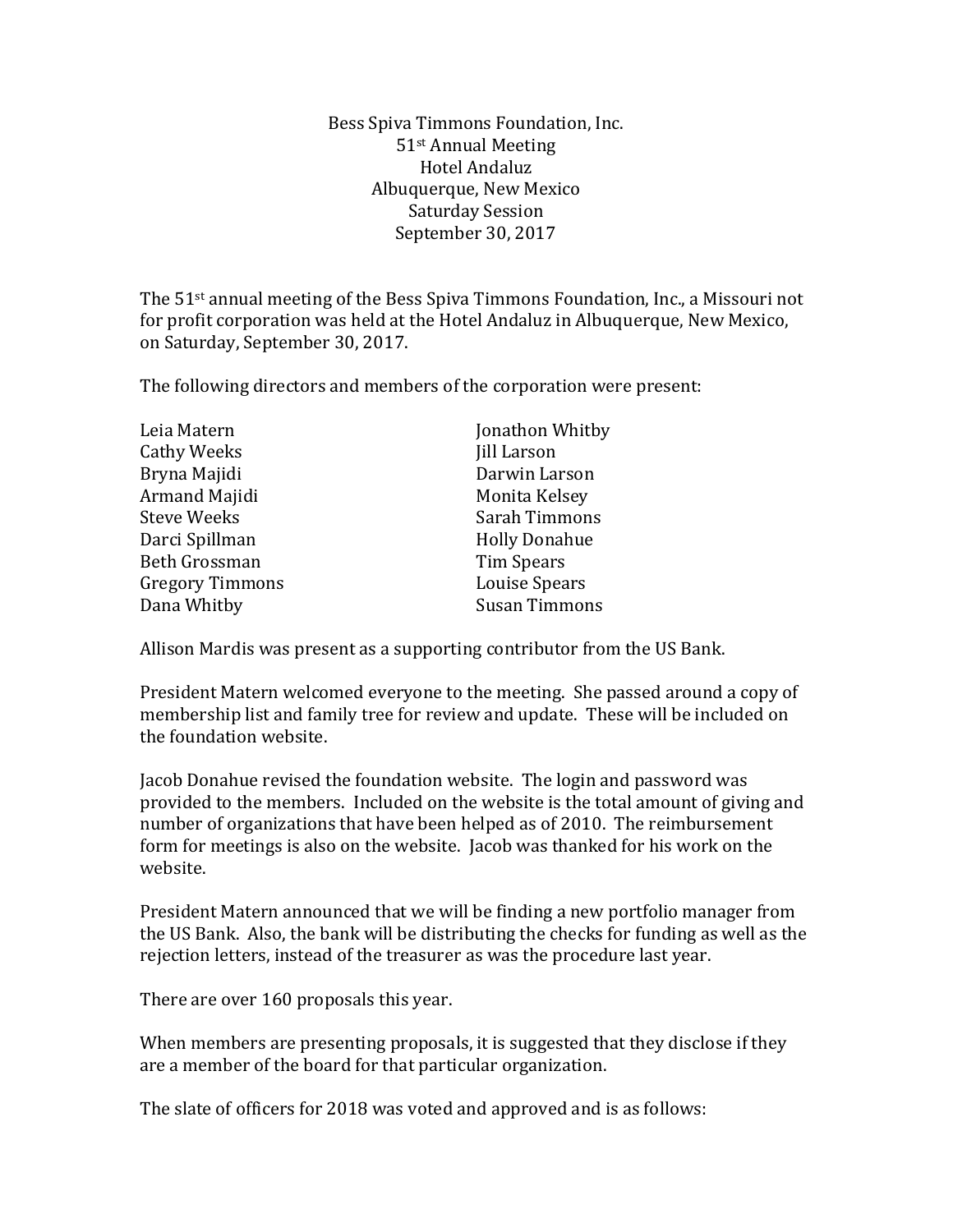President – Leia Matern Vice President – Bryna Majidi Treasurer – Monita Kelsey Secretary – Dana Whitby

The offices of President and Vice President will remain for another year with the offices of Treasurer and Secretary to remain for 2-3 years.

Susan Timmons reminded members that there will be a written ballot if there is more than one person interested in an office.

Update from Executive Committee:

Past presidents are invited to the Friday night Executive Committee for support and guidance. President Matern also thanked the past presidents for their contributions.

Guideline to limit proposals from January 1 to September  $1<sup>st</sup>$  for family giving as well as those proposals brought to meeting for review.

If there are excess funds/leftover funds from family giving, the executive committee will have discretion to utilize for disaster relief. This year, there was only \$59,000 used for family giving.

It was decided to cap the number of proposals to 120 as of the July 1st deadline. This does not include the proposals from members. The deadline for these will be September 1st.

Proposals will be required to include all requested documents at the time of application for consideration. This information as well as the July  $1<sup>st</sup>$  deadline will be included on the application found on the foundation website.

Foundation will pay for the Saturday night dinner for members, spouses, children and those that are working for the foundation and approved by board (i.e. babysitter for all children of family members and supporting contributor of bank).

There were questions regarding family giving. It is suggested that this be visited again during executive committee in the future.

Susan requested that any old correspondence regarding foundation be included on the website so everyone is able to view them.

Site selection for 2019 meeting is between Boston, Massachusetts, and Charlotte, North Carolina. The vice president will be in charge of planning the future meetings. Charlotte was chosen for the 2019 annual meeting.

Bryna reported on the 2018 annual meeting will be held in San Antonio, Texas. We will be staying at the Embassy Suites on the River Walk.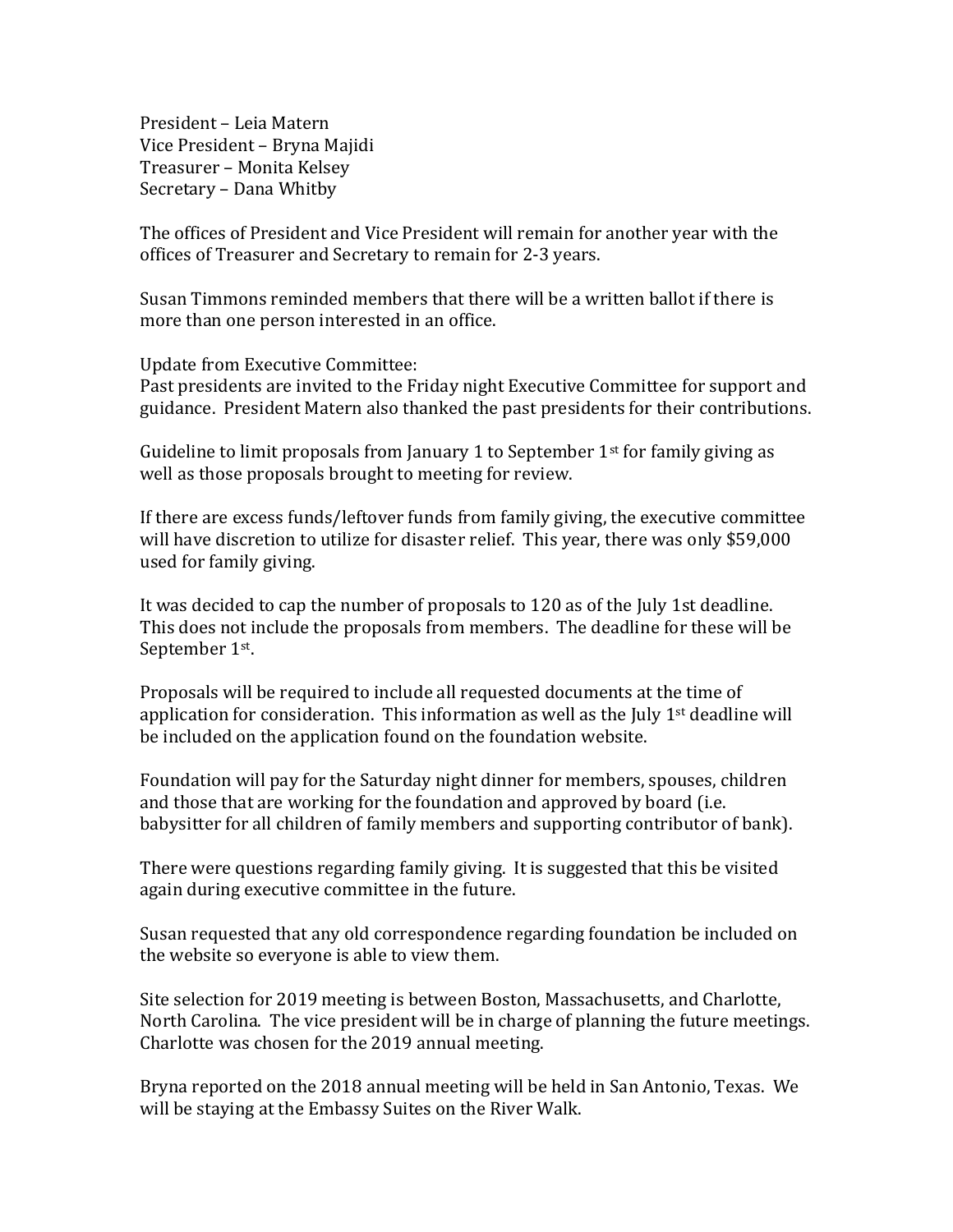Allison Mardis provided family giving reports and an investment review. Us Bank is now under the wealth management instead of private client group. Sheila Oneill is Allison's assistant and is replacing Laura Rasmussen. Allison has copies of reports for anyone interested.

Target amount for giving for this year's proposals is \$175,000.

Thank you to Leia and Darci for planning this year's meeting in Albuquerque.

After review and written ballot submission from all members, the following grant recipients were selected:

| <b>Name</b>                          | Project                                  | <b>Amount</b> |
|--------------------------------------|------------------------------------------|---------------|
| Alice Lloyd College                  | scholarships                             | \$1,000       |
| Arizona Friends of Foster            | <b>Fostering Success</b>                 | \$1,000       |
| <b>Children Foundation</b>           |                                          |               |
| <b>ARCH</b>                          | Drop-In Program                          | \$5,000       |
| Assistance League of                 | <b>Operation School Bell</b>             | \$1,000       |
| Sierra Foothills                     |                                          |               |
| Autism Society of S. Arizona         | <b>Program Support</b>                   | \$2,000       |
| <b>Avengers Youth Mentoring</b>      | <b>Expansion of programs</b>             | \$2,500       |
| <b>Big Horn Basin Foundation</b>     | <b>3D Printer</b>                        | \$1,800       |
| <b>Bohart Museum of Entomology</b>   | <b>Renovating Outreach Materials</b>     | \$1,712       |
| <b>Bridgeway House</b>               | Social Group Program                     | \$2,000       |
| <b>Burns Recovered Support</b>       | Midwest Children's Burn Camp             | \$1,000       |
| Group                                |                                          |               |
| <b>CAFA</b>                          | Safe Families for Children               | \$5,000       |
| Camp Barnabas                        | Camp Scholarships                        | \$2,000       |
| Camp Encourage                       | Scholarships                             | \$1,680       |
| C.A.R.E. 4 Paws                      | Spay/Neuter Outreach                     | \$1,000       |
| <b>Caring Ministries</b>             | New Walk-In Cooler                       | \$5,000       |
| <b>CASA of S. Central Missouri</b>   | Volunteer Training and mileage exp.      | \$2,500       |
| Children's Relief Nursery            | Home Visiting/Outreach                   | \$2,500       |
| City Insite, Inc.                    | B.U.I.L.D.                               | \$3,000       |
| <b>Colonial Fox Theatre</b>          | <b>Bathroom restoration</b>              | \$3,000       |
| <b>Community Health Center of SE</b> | Eye Care for Kids                        | \$3,800       |
| Kansas                               |                                          |               |
| <b>Community LINC</b>                | Interim and Immediate Housing            | \$1,500       |
| <b>Community Transitional School</b> | <b>Transportation Program</b>            | \$2,500       |
| Diaper Bank of the Ozarks            | Diapers for Babies                       | \$3,000       |
| <b>Donnelly College</b>              | <b>Institutional Scholarship Program</b> | \$1,000       |
| Dreamwrights Youth and Family        | <b>Building technical tools</b>          | \$1,500       |
| Theatre                              |                                          |               |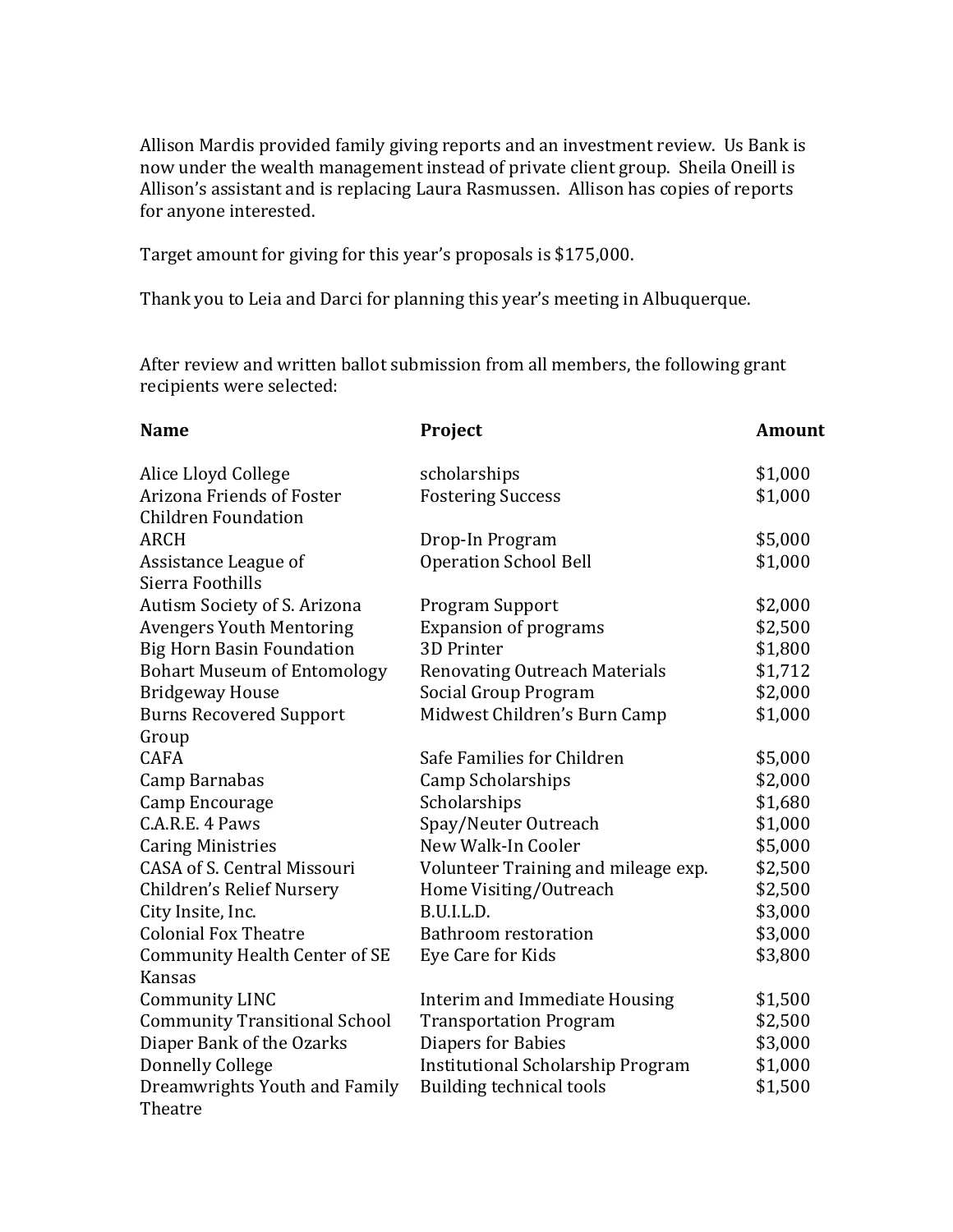| Equi-Librium Therapy Center         | <b>Sensory Outdoor Educational Trail</b>       | \$2,000  |
|-------------------------------------|------------------------------------------------|----------|
| Free Arts for Abused Children of    | Programs for Children                          | \$2,000  |
| Arizona                             |                                                |          |
| <b>Friends of Saguaro National</b>  | <b>Interactive Environmental Education</b>     | \$5,000  |
| Park                                |                                                |          |
| <b>Gleaners of Clackamas County</b> | Core Support                                   | \$2,000  |
| Guadalupe Clinic, Inc.              | <b>Access to Health Care</b>                   | \$1,000  |
| Gulfside Hospice & Pasco            | Virtual Reality for Patient Care               | \$4,000  |
| Palliative Care                     |                                                |          |
| Habitat for Humanity-Tucson         | A Brush with Kindness                          | \$2,000  |
| Habitat for Humanity of             | <b>Future Woodworkers of America</b>           | \$5,000  |
| Westchester                         |                                                |          |
| <b>Happy Bottoms</b>                | <b>Distribution Programs</b>                   | \$2,000  |
| Iza Azi Foundation                  | Fresh Food for Those Most in Need              | \$2,800  |
| Jason's Friends Foundation, Inc.    | Brent's Place Lodging Project                  | \$2,000  |
| John Brown University               | Scholarship funds for nursing                  | \$2,000  |
| Joplin Habitat for Humanity         | A Brush with Kindness                          | \$2,000  |
| <b>KOMAK</b>                        | Assist low and middle income cancer            | \$5,000  |
|                                     | Patients                                       |          |
| Lakeside 4 <sup>th</sup> Grade      | <b>Yellowstone and Grand Tetons Come</b>       | \$2,000  |
|                                     | Alive                                          |          |
| <b>Literacy Connects</b>            | One-to-One Reading Support                     | \$2,000  |
| Marine Mammal Care Center - LA      | Direct Care at Marine Mammal Center            | \$1,000  |
| Missouri College Fund               | <b>Outstanding Teacher Scholarship</b>         | \$1,000  |
| <b>Mobile Meals of Tucson</b>       | <b>Special Diet Meal Delivery</b>              | \$2,000  |
| Monarch School                      | <b>Educational Supplies and Activities for</b> | \$1,000  |
|                                     | K-12 Homeless                                  |          |
| Needs Beyond Medicine               | <b>Relief Program Support</b>                  | \$2,500  |
| Neighborhood Houses                 | <b>Building Resilient Families</b>             | \$2,000  |
| New Pathway for Youth               | New Pathways for Youth                         | \$1,000  |
| Ophelia's Place                     | JC Partnership to Empower Youth                | \$5,000  |
| Paradise Valley Emergency           | Food4Kids Backpack Program                     | \$1,000  |
| Food Bank                           |                                                |          |
| Pets Alive, Inc.                    | <b>Project Transport</b>                       | \$1,000  |
| Randall Children's Hospital         | Life Program Support                           | \$10,000 |
| <b>Rim County Literacy Program</b>  | RimKids Project 2018                           | \$1,000  |
| Rose Haven                          | <b>Advocacy Program</b>                        | \$1,000  |
| <b>Shoes That Fit</b>               | Back-to-School and Holiday Shoes               | \$1,000  |
| Stillwell Heritage and              | <b>BST Ballroom</b>                            | \$4,000  |
| <b>Educational Foundation</b>       |                                                |          |
| Store to Door                       | Nourishment & Social Connections               | \$2,500  |
| <b>Texas County Memorial</b>        | <b>Emergency Department X-Ray Stretcher</b>    | \$6,000  |
| Hospital                            |                                                |          |
| The Dwelling Place                  | Children's Programming                         | \$2,000  |
| Urban Promise Charlotte             | StreetLeader Program                           | \$5,000  |
| Walker's Point Youth &              | <b>Transitional and Rapid Rehousing</b>        | \$8,000  |
|                                     |                                                |          |